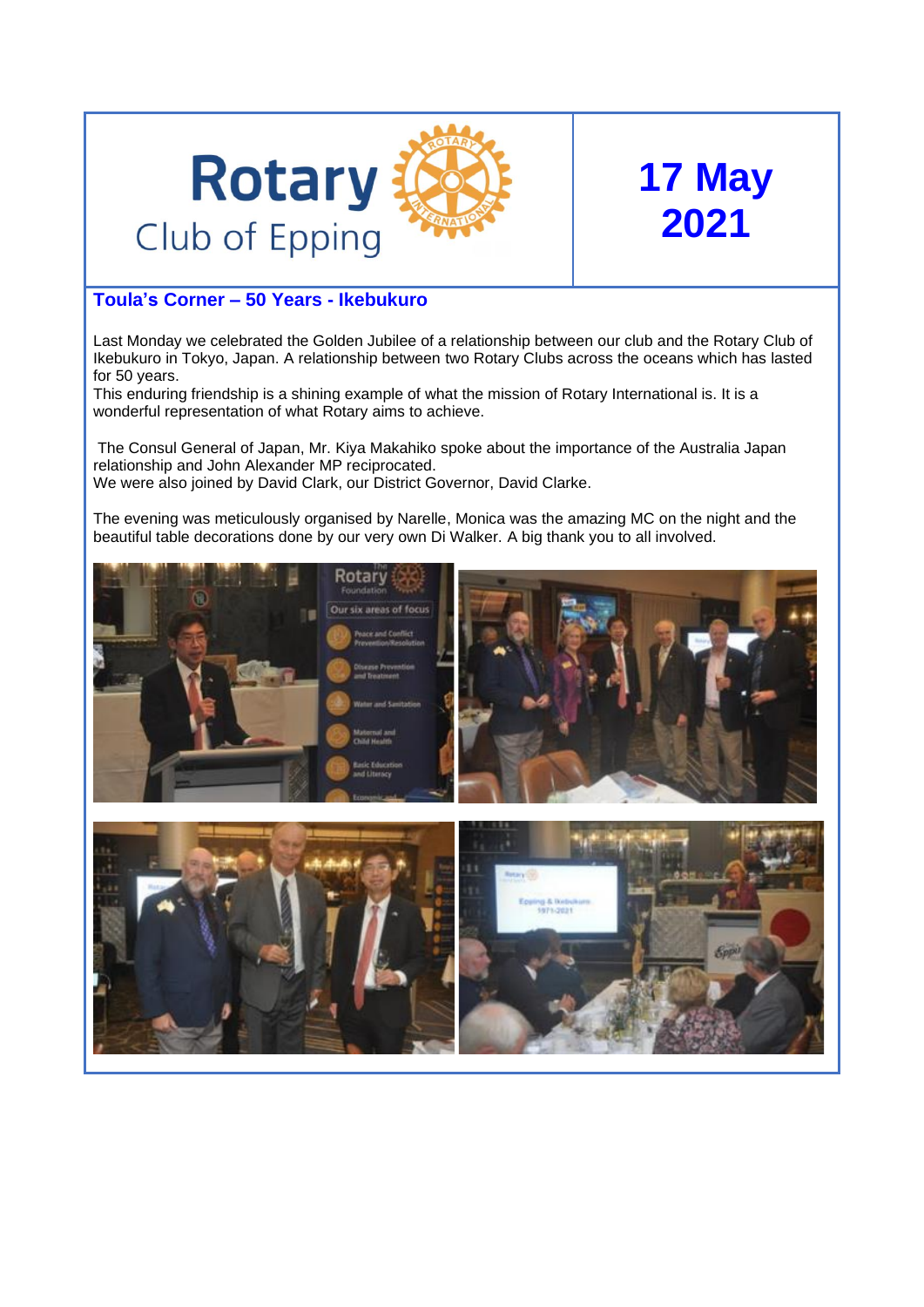

## **Next Meeting - North Epping Public School – 24 May**

Our primary Community project this year has been and continues to be the Community Garden in North Epping. It has given the club an opportunity to get together as a club and through hard physical work develop a beautiful garden which will give so much pleasure to the children of our community. The project is far from completed, but it is important to acknowledge the work that has been done in partnership of the North Epping Primary School.

On Monday we will have our guests the leadership team from the North Epping Primary School together with Glenn Gallagher, the school groundsman who will receive a **Pride of Workmanship** award to thank him for his hard work, positive attitude and generous facilitation of the Community Garden project at the school.

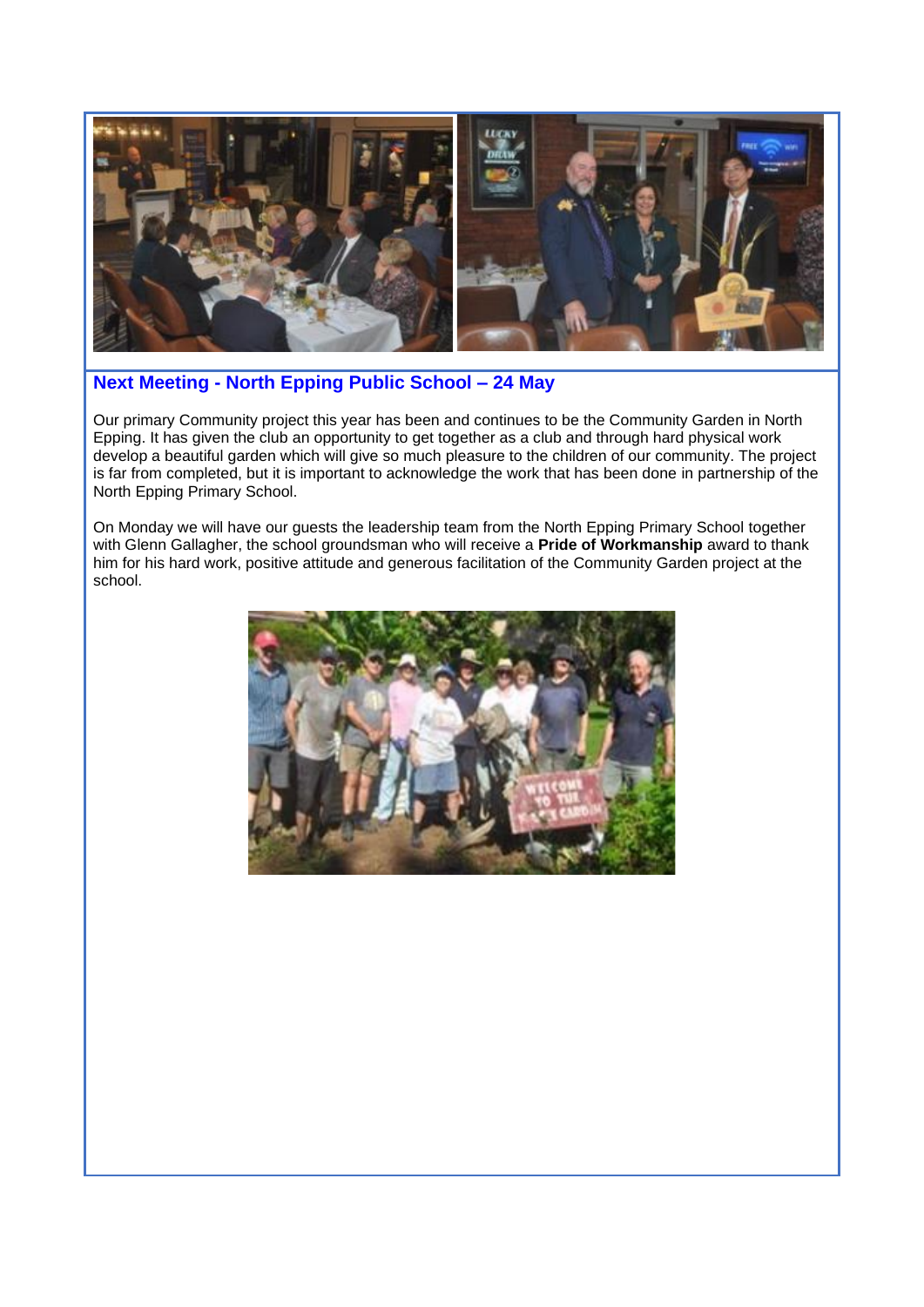#### **What's coming up**



| <b>Rotary Club of Epping</b>   |                   |                                                                                                           |
|--------------------------------|-------------------|-----------------------------------------------------------------------------------------------------------|
| Monday Night Program 2020-2021 |                   |                                                                                                           |
| Date                           | Venue             | <b>Speaker</b>                                                                                            |
| Monday, 24 May 2021            | Hotel, Epping     | North Epping Primary School<br>Kerry Goldhagen, Relieving Principal<br>Glenn Gallagher, School Groundsman |
| Monday, 31 May 2021            | Hotel, Epping     | Club Forum<br>Discuss outcomes of Survey                                                                  |
| Monday, 7 June 2021            | Hotel, Epping     | Stephanie Ho<br>Polar Adventurer and Mountaineer                                                          |
| Monday, 14 June 2021           | <b>NO MEETING</b> | <b>QUEEN'S BIRTHDAY</b>                                                                                   |
| Monday, 21 June 2021           | Hotel, Epping     | Rob Philips, Chairman, Bendigo Bank                                                                       |
| Monday, 28 June 2021           | Club, Epping      | Changeover with District Governor<br>Elect Lindsay May                                                    |

### **Community Raffle Sales**

With the assistance of Ian, Deretta and I set up shop in North Epping last Saturday to sell our Community Raffle tickets. I've not done this before, so it was a new experience to me. We did sell \$275 in tickets, met a lot of people, distributed brochures, but most importantly, is it gave our Rotary club the exposure it so lacks in the community. Having the Banner there was brilliant – even though it kept falling in the wind!

If you have not done so already, I would encourage members to volunteer a couple of hours of their time on a Saturday morning to help over the next few weeks, either at North Epping Shopping Plaza or in Carlingford, Corner North Rocks Road and Plympton Road.

To book your spot, or for more information, please **contact Deretta** at [secretary@eppingrotary.org.au](mailto:secretary@eppingrotary.org.au)

**Toula** 

Epping Rotary. BSB 633000 Account 135781490 Reference Your name + Raffle.



#### **Raffle Information**

Cost of tickets are 1 for \$5, 3 for \$10, 8 for \$20

Through generous donations we have secured great prizes worth more than \$1000 in total.

Special thanks go to Bruce and Louise and to Betty who donated 2 of the prizes.

#### **Prizes**

- 1. 2 nights at Werri beach, Gerringong at a house by the ocean, which sleeps 6. Donated by Bruce and Louise
- 2. Rawson's Restaurant \$200 voucher; donated by The Epping Club.
- 3. One mixed dozen Epping Rotary wine bottles; worth \$160 donated by the Rotary Club of Epping
- 4. \$100 Macquarie Shopping Centre Gift Card; donated by Macquarie Shopping Centre
- 5. \$100 voucher from Epping Hotel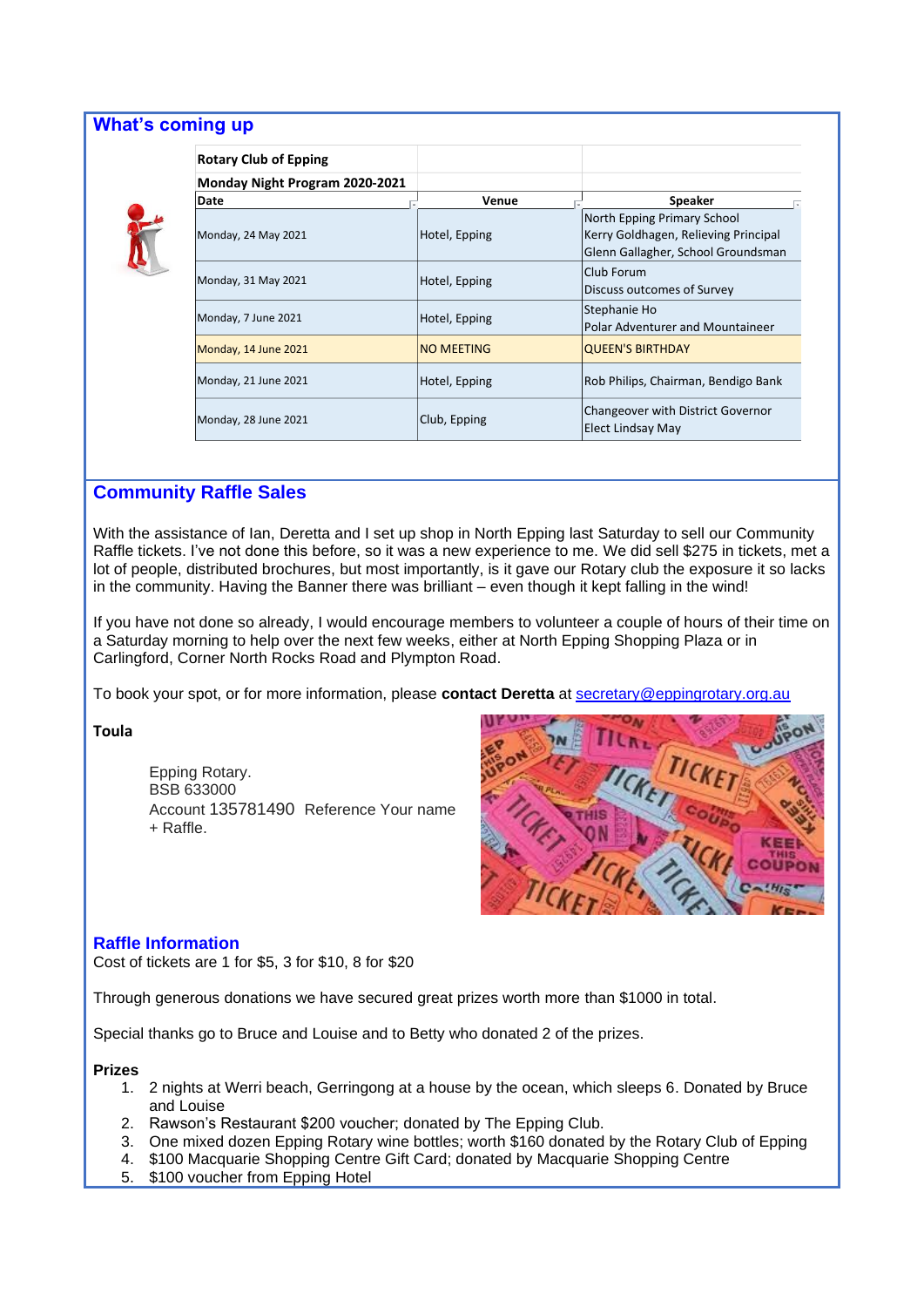6. One bottle of Veuve Cliquot champagne; donated by Betty Ockerlander

#### **Draw**

The Raffle will be drawn on June 28, 2021 at 8:30pm. Winners will be informed by phone.

#### **Money raised will go towards;**

- **The Community Garden**. In partnership with the North Epping Primary local school, this project is well underway. It will involve the whole school community and will provide students with a real-time experience on how to grow, harvest, and use vegetables, fruits and herbs.
- **Local Youth Projects.** Working with local schools, the club has several ongoing projects that require funding. Examples are the sponsoring of teams for a MUNA conference, Seniors Debates and Leadership programs (RYLA)
- **Minimbah Disability Service**. The Club supports this Marsfield organisation, which cares for people with complex intellectual disabilities. Members of the club volunteer their services and gardening skills.

## **Bloody Long Walk in Sydney**

It is a 35km challenge on Sunday, 14 November 2021 from Malabar to The Rocks; the event is owned and operated by the Mito Foundation.

Walk, jog or run and enjoy spectacular scenery whilst raising vital funds to help find cures for mitochondrial disease (mito).

Mito is a debilitating and potentially fatal genetic disorder that impairs the body's ability to convert food into the energy needed to power muscles and major organs; 1 in 200 people are at risk of developing mito. One Australian child born each week suffers a severe or life-threatening form of mito making it the second most commonly diagnosed serious genetic disease after cystic fibrosis.

#### **If you are interested in joining, please contact Bruce.**



## **Food & Wine – The Epping Club Friday 6 August**

Save the date. Colin Chua has booked three stands at the fair, with wine tasting All proceeds form his stall will go to Rotary projects.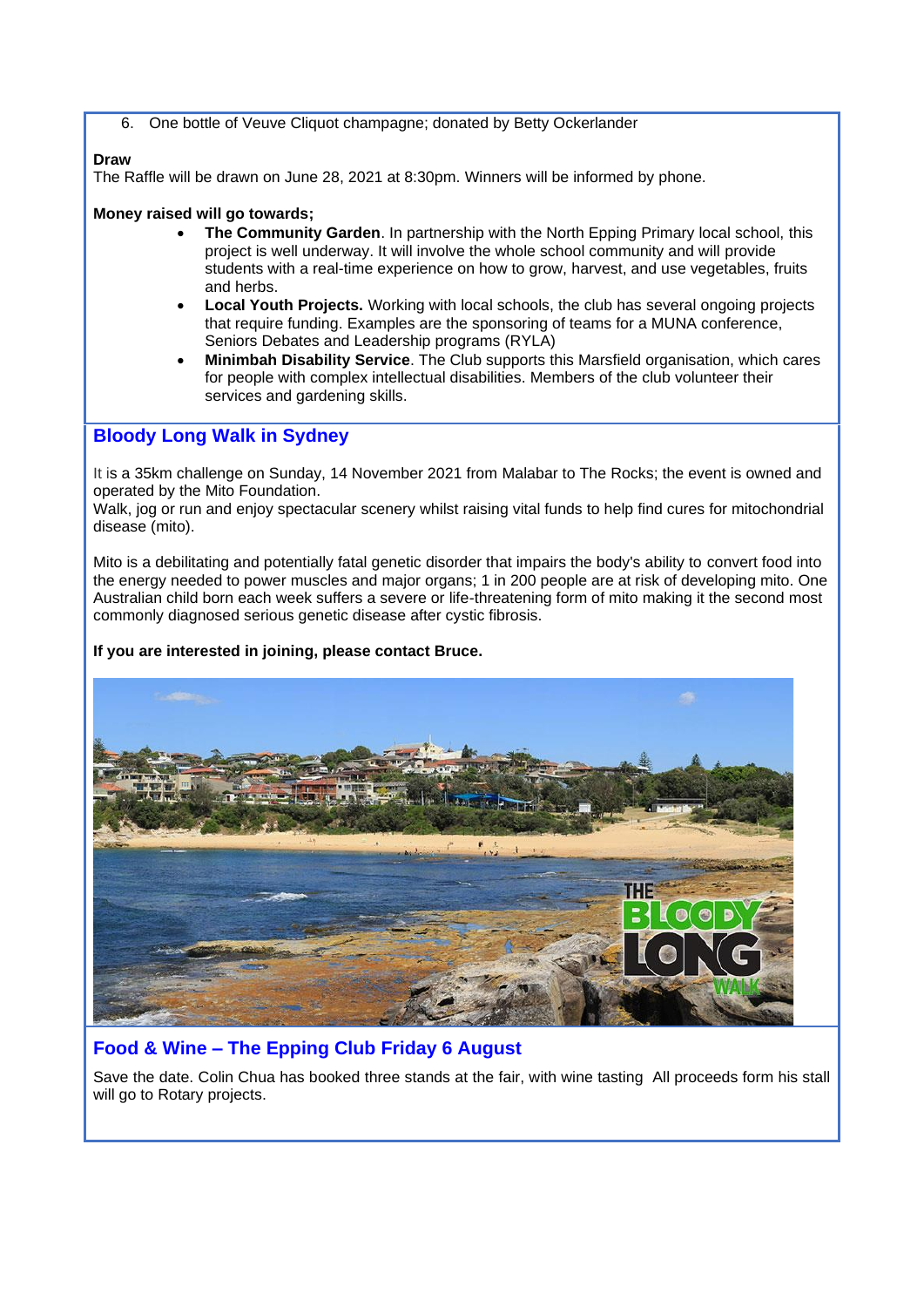**FOOD & WINE 21 THE STATE** 



entry in the lucky prize draw



ALL FUNDS RAISED GO TO A LOCAL CHARITY Book online or call customer service on 9876 4357

NON MEMB

It's that time of year again! The Epping Club's annual Food & Wine Festival is back!

Enjoy this exciting event from 6pm on Friday 6 August which is guaranteed to be a mecca of indulgence once again!

The event will feature our favourite brands and producers from across the state.

Of course, there's also the chance to sample the latest morsels from the delicious menu from Rawsons Restaurant.

Grab your friends and take advantage of the Epping Club's courtesy bus and enjoy a wonderful night.

Mark the calendar and buy your tickets now! Tickets are only \$10 for Members and \$15 for non-members which includes 8 tasting tickets, & you'll receive a complimentary take-home wine glass plus an entry into the lucky prize draw!

Afterwards enjoy the smooth sounds of the dapper Chris Gable performing live in the bar until late! View the bar menu here.

Book your tickets online or call the Concierge team now on 9876 4357.

For information on being a stall holder please contact us here.

#### **e-Club of Greater Sydney**

The document below is a summary of the work done through Rotary's Sydney e-club and a message from Tony Castley

*Dear President Toula and Bruce,*

*Thank you for inviting me to your Ikebukuro 50th anniversary last night. It was a great pleasure to be back at the club where we have so many great memories.*

*In mentioning my 24 years in the club and my move to open the E-club of Greater Sydney, I failed to mention that Epping was the mother club which assisted me to open this club, and to thank again for that!*

*I also mentioned my International project experiences at Epping, and you may be interested to know that when I started the E-club , we encouraged membership from people who had their own international humanitarian project and/or foundation.*

*Today I received from my international director our international report for this year, and so I thought you might be interested to see it . Our club is rather unique in that we have 14 members with RAWCS projects and as a club we all help each other.*

*Thanks again for inviting me, and congratulations on a great evening. regards Tony*